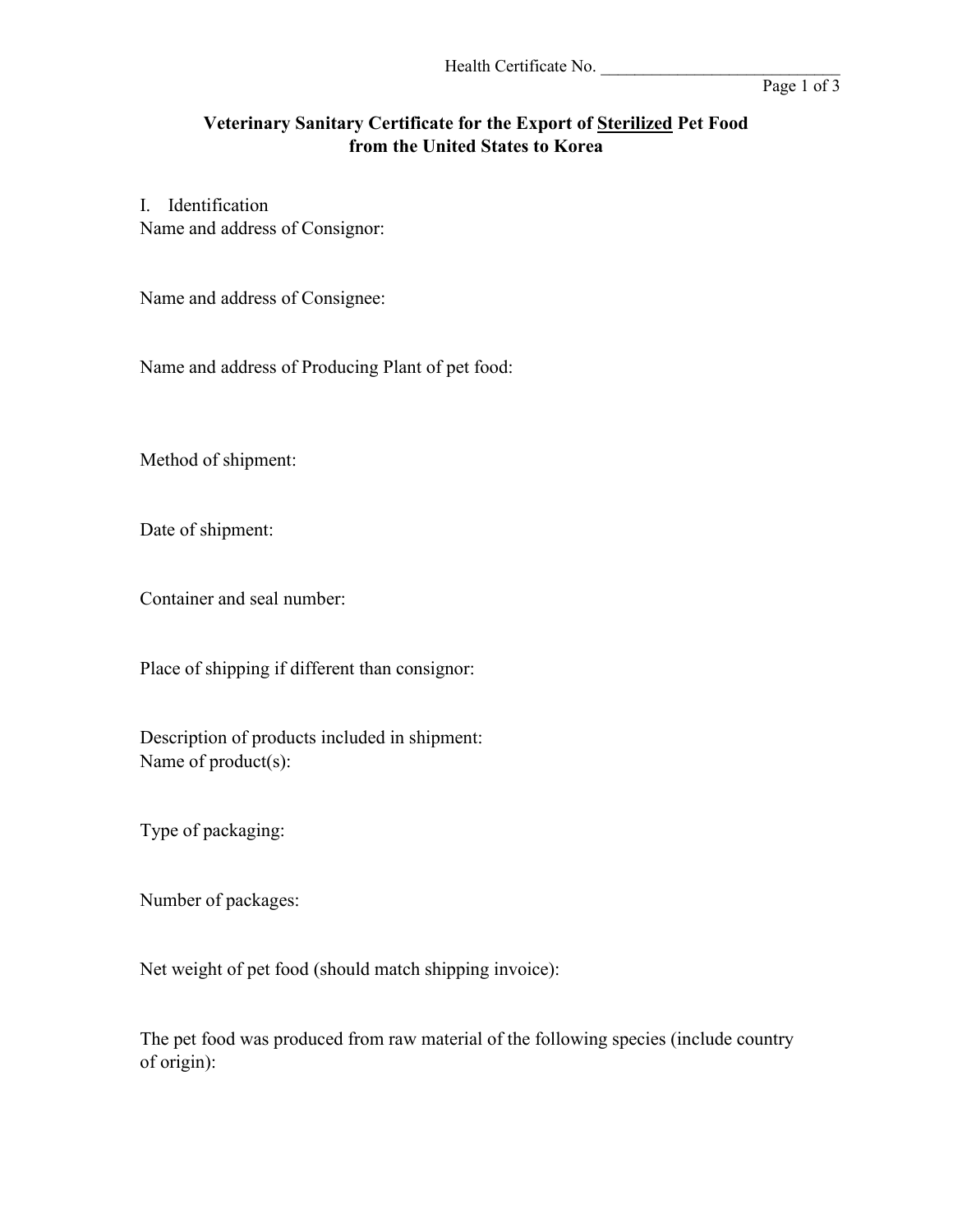## II. Attestation

The undersigned official veterinarian certifies the following information regarding the pet food shown on this certificate as shipped to the above consignee:

The products referred to above may be freely sold in the United States as dog or cat food and meet the requirements of the United States.

The pet food does not contain protein (except for milk, milk products, and rawhide) derived from ruminants.

In the case of pet food containing tallow, the tallow contains a maximum level of 0.15% insoluble impurities in weight.

The feeding of ruminants with meat-and-bone meal and greaves derived from ruminants is banned in the United States. This ban has been effectively enforced.

The United States has been free of the following diseases according to the OIE criteria: rinderpest, footand-mouth disease, hog cholera, swine vesicular disease, African swine fever, and contagious bovine pleuropneumonia.

The animals used in the production of the food were presented for examination at slaughter and evaluated favorably for inclusion in pet food, and were slaughtered under standards existing in the United States or in the State of origin, or the animal ingredients were legally imported into the United States.

The producing plant has been approved and is supervised by the U.S. government.

Dry, semi-moist, and dehydrated pet food products were sufficiently processed to assure the destruction of harmful pathogens as demonstrated by the fact that finished products (except for hermetically sealed containers) were routinely tested and found negative for salmonella.

Packaging materials:

Canned products are packaged in hermetically sealed containers. All products are packaged in appropriate packaging material; and packaged ready for retail.

The pet food has been treated under the following conditions (check the appropriate selection):

with moisture at a minimum of  $121^{\circ}$ C for at least 15-20 minutes;

with moisture at a minimum of 115°C for at least 35 minutes;

with dry heat at a minimum of  $160-170^{\circ}$ C for at least 1-2 hours.

Precautions have been taken to avoid recontamination of the product with pathogenic agents after heat treatment.